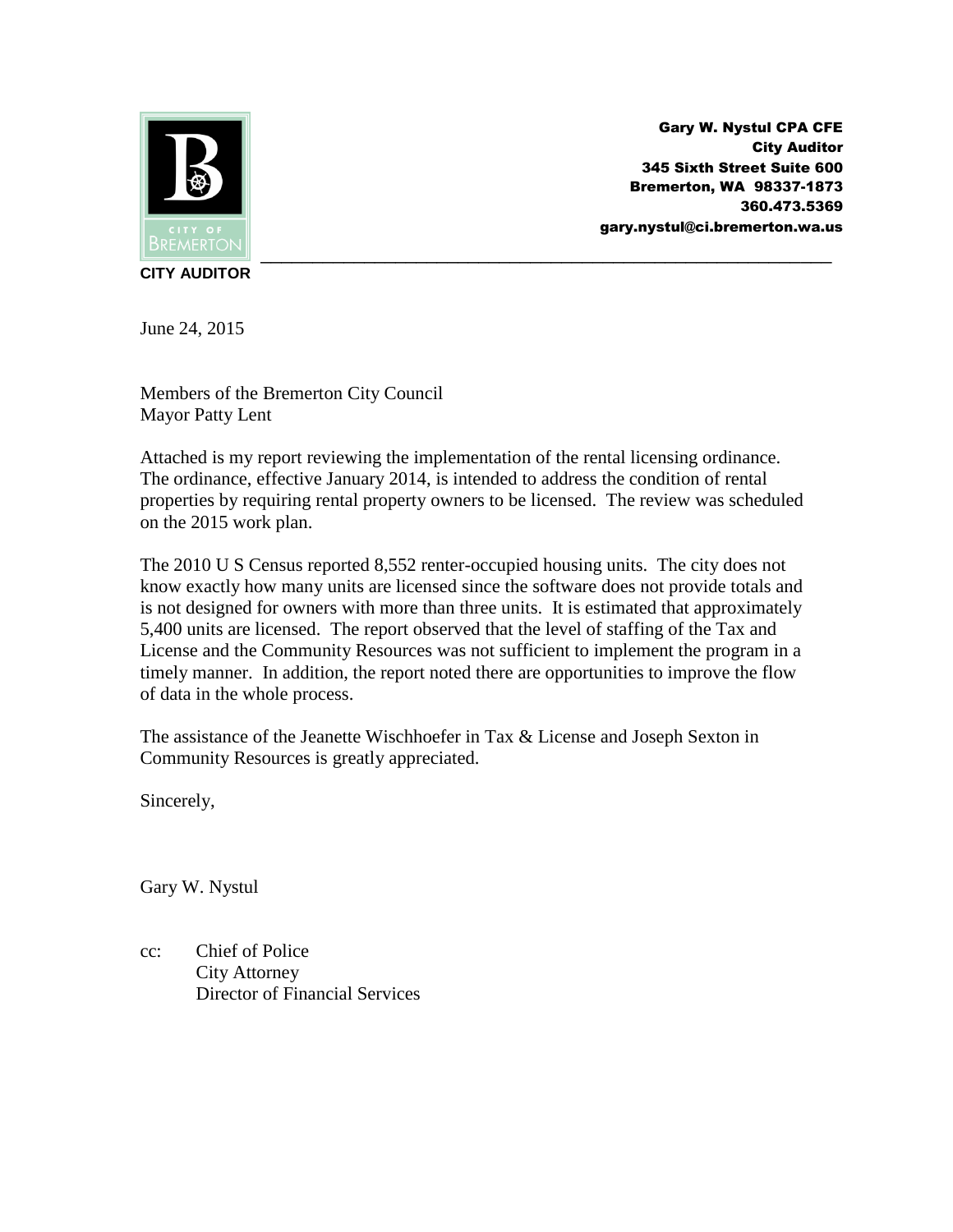# **RENTAL LICENSING REVIEW**

#### **Purpose**

The City Council passed an ordinance effective January 2014 revising the licensing of rental residential properties. This is a review of the first year of the revised process.

#### **Scope**

The review included residential rental licenses issued during 2014.

#### **Statement of Auditing Standards**

This performance audit was conducted in accordance with Generally Accepted Government Auditing Standards, except section 3.82 requiring an external peer review. Those standards require the auditor to plan and perform the audit to obtain sufficient, appropriate evidence to provide a reasonable basis for findings and conclusions based on audit objectives. The auditor believes that the evidence obtained provides a reasonable basis for the findings and conclusions based on the audit objectives.

#### **Objectives**

To determine:

- If the changes in rental licensing were implemented
- The intended effect of the licensing is being accomplished
- Participation in the police department landlord notification program
- If there are any observations from the process relative to economy, efficiency or effectiveness

#### **Summary of Results**

- The TaxTools software is not adequate for the needs of rental licensing
- Using the censes as a measure, many rental units are not licensed
- Extra help resulted in obtaining over 500 new licenses
- Providing clerical assistance to both the Tax and License department and Community Resource Specialist could help implement the program in a timely manner
- Finding an additional 400 unlicensed owners would generate \$30,000 additional revenue to support the program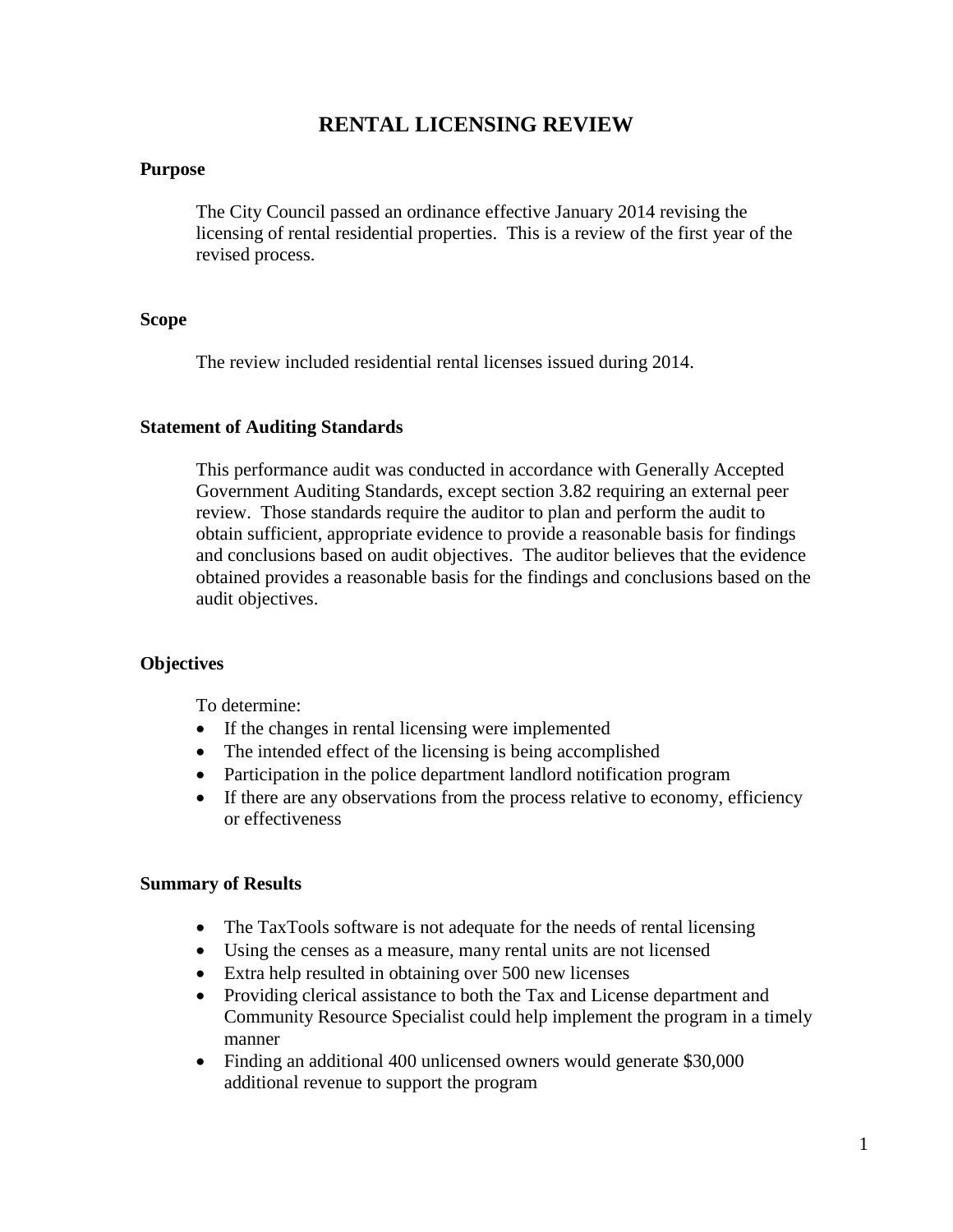#### **BACKGROUND**

In June 2013 the City Council passed Ordinance 5221 entitled "Rental Property Registration" with an effective date of January 1, 2014. The ordinance requires any landlord who rents, or makes available for rent, a dwelling unit to obtain a rental license. The fee is \$75 for one or more rental properties. The City Attorney stated in the agenda bill:

There are residential tenants within the City living in residences that are substandard and potentially dangerous to their health and safety. Substandard rental housing also has a harmful effect on the value of nearby housing and creates an environment which creates an increased demand upon City services and thereby adversely affecting the health, safety and welfare of the citizens of the City.

The ordinance also requires owners to participate in the Police Department's Landlord Notification Program. In this program, the police department Community Resource Specialist compiles daily reports of police activity and notifies the owner and/or agent of police activity on their property. The information includes reports of events such as assaults, burglary, malicious mischief, unwanted subjects etc. The information is matched to addresses of properties participating in the notification program. An email is sent to the owner and/or manager reporting this activity. If the owner has not provided an email address, a notification will be sent by mail. The intent is to be proactive in dealing with rental property problems by giving owners timely information.

State law, (Landlord Tenant Act) requires a landlord to meet certain requirements for the condition and maintenance of the rental properties, notices to tenants, terms of access and other requirements. The ordinance also requires the owner to declare on the application, that they are in compliance with the Landlord Tenant Act which is found at Chapter 59.18 of the Revised Code of Washington.

The ordinance did not change any provisions relating to code enforcement. The city does not inspect dwelling units for compliance with building codes or the Landlord Tenant Act. Should a tenant have concerns about the condition of their unit, they can contact code enforcement for an inspection or assistance. City inspectors must be invited into a dwelling unit.

Landlord license applications are submitted to the Tax & License division of the Department of Financial Services. Information is requested about the owner and the addresses of all rental units including the number of units at each address.

Licenses are not required if the owner lives in one half of a duplex. A license is also not required if there is no rent paid. Some have reported family members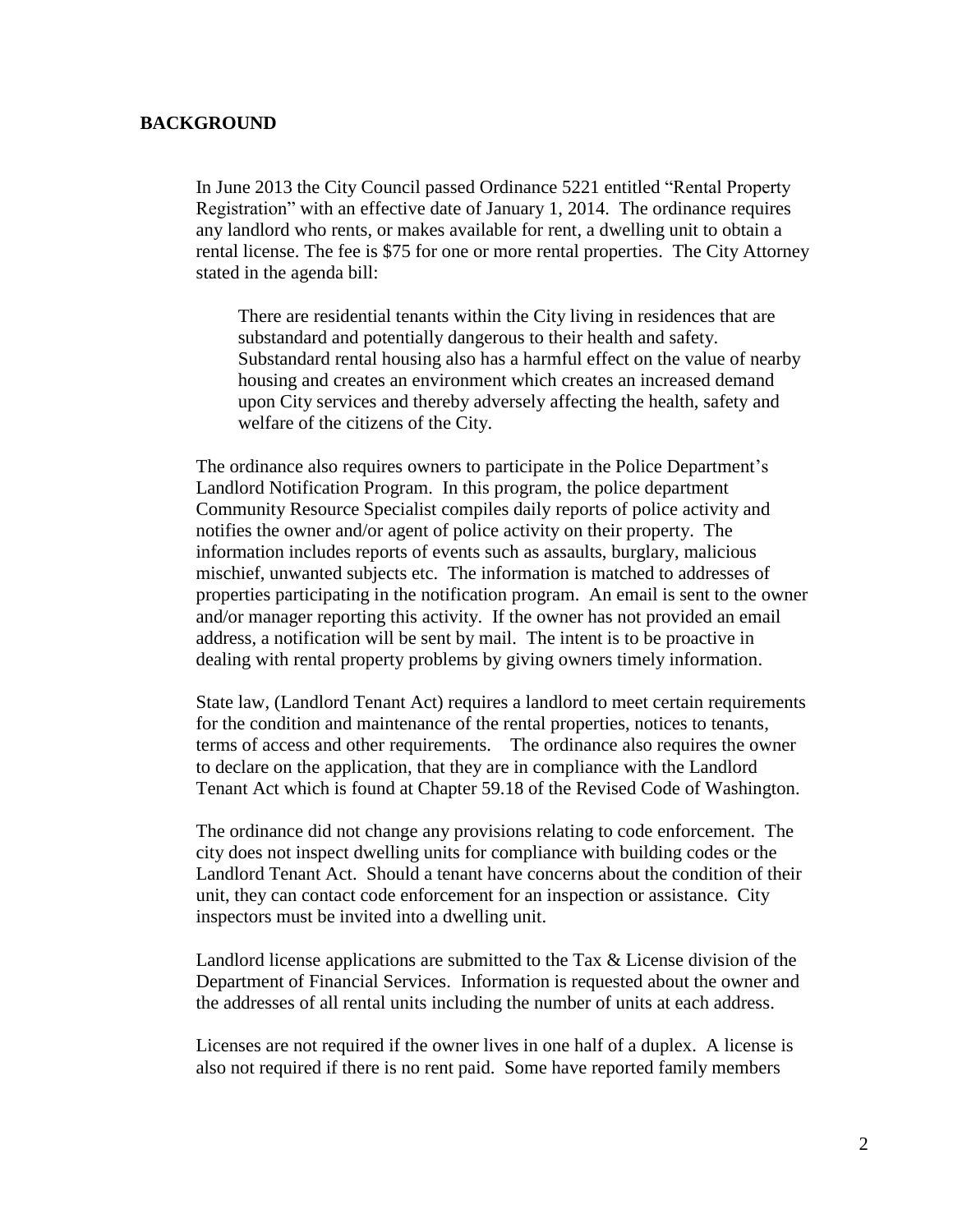living in housing units and therefore they are not licensed. Also, accessory dwelling units are not licensed.

The 2010 U.S. Census reported 8,552 renter-occupied housing units in the city. In addition, 1,109 units were reported as vacant, but available for rent. Assuming these were the same rentals in 2014 they would total 9,661. The census has only the categories of "owner occupied" and "renter occupied" housing units. As indicated in the following table, approximately half of the total census units were licensed. It appears there are many rental dwelling units which should be licensed.

The following schedule shows the estimated number of dwelling units for each size of property currently licensed. This is only an estimate because the city does not have a complete list of dwelling units by property. An estimate was made about the number of units based on type of structure, notation on the license application, or units identified by the Community Resource Specialist. Only a portion of the approximately 1,700 licenses active in 2014 were individually verified during this review in an effort to confirm the exact number of dwelling units.

| <b>Units/Property</b> | <b>Number of Properties</b> | <b>Dwelling Units</b> |
|-----------------------|-----------------------------|-----------------------|
| 1                     | 1,056                       | 1,056                 |
| $\overline{c}$        | 354                         | 708                   |
| 3                     | 100                         | 300                   |
| $\overline{4}$        | 90                          | 360                   |
| 5                     | 42                          | 210                   |
| 6                     | 31                          | 186                   |
| 7                     | 20                          | 140                   |
| 8                     | 8                           | 64                    |
| 9                     | 4                           | 36                    |
| 10                    | 1                           | 10                    |
| 11                    | 7                           | 77                    |
| 12                    | 5                           | 60                    |
| 14                    | 1                           | 14                    |
| 15                    | $\overline{c}$              | 30                    |
| Over 15               | 29                          | 2,188                 |
| Total                 | 1,750                       | 5,439                 |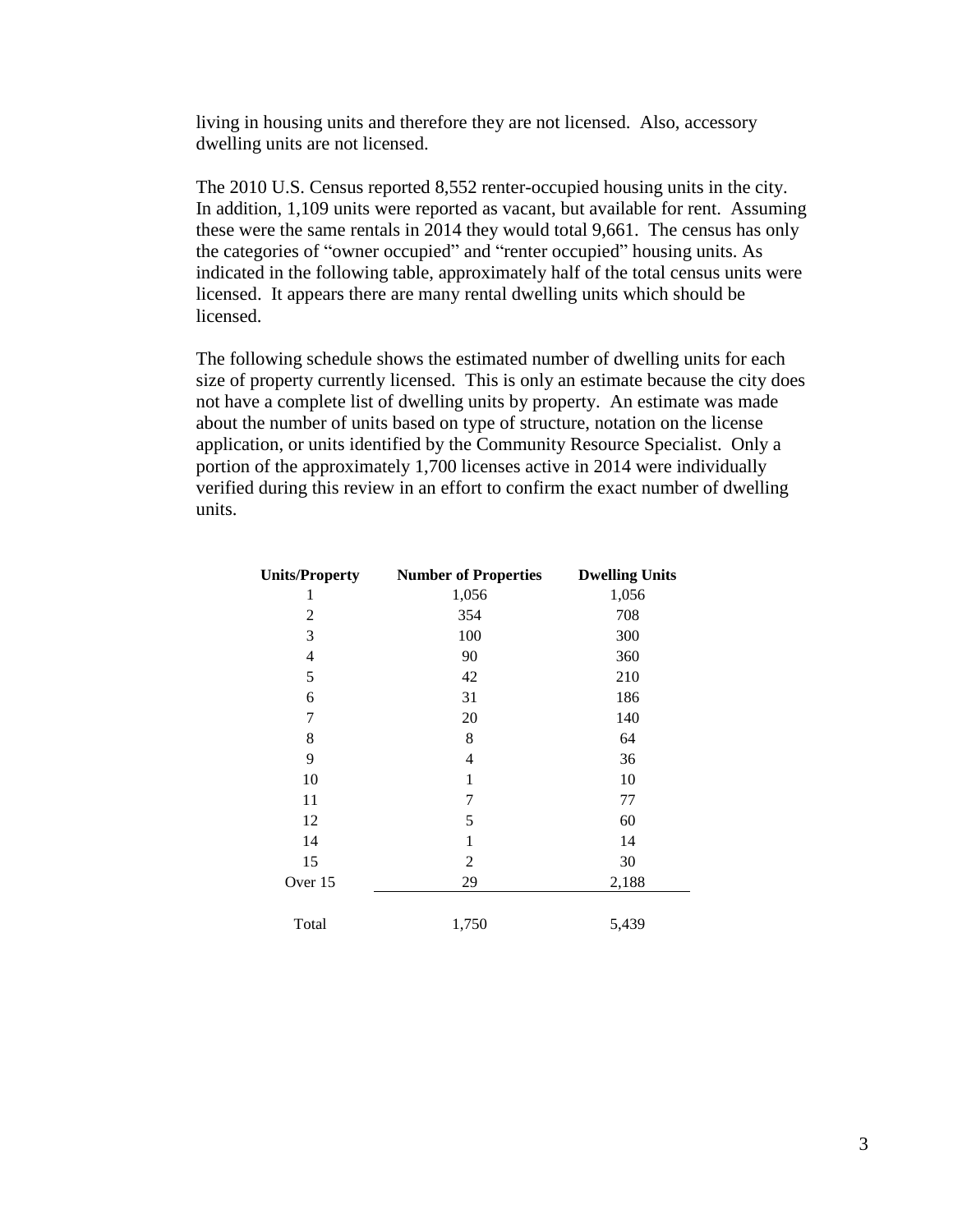# **DISCUSSION OF ISSUES IDENTIFIED**

#### **SOFTWARE ISSUES**

The TaxTools software used for rental licensing is limited in its ability to record all of the desirable data for licensing. It only provides space for three properties per license. Many owners have more than three properties and the staff tries to combine entries into the allotted spaces. This precludes sorting of addresses in any data search. It is also not in a compatible format that the police department can import without modifications. In addition, there is no field to enter the number of units in each property. The software does allow the retention in electronic format of the license application and related correspondence which could be helpful.

The software developer has reportedly been working for four years on improving this product to allow for more addresses to be added. The software is also used for the city Business & Occupation Tax collections. There is no information on when the corrections will be completed.

The Community Resource Specialist receives the data from Tax and License in an excel format. However, it must be reformatted for use in the landlord notification program data base. Street addresses must follow a specific format. In addition, the Community Resource Specialist must determine how many units are at each address and the numbering scheme for each unit and then enter that information into the data base.

The Community Resource Specialist also adds the name and email address of property managers or agents to the data base. Although there are only a little over 1,700 rental licenses, when rental managers or agents and the individual units are listed in the data base, there are over 10,000 entries. This is a substantial number of items of data to manage.

#### **DETERMINING THE NUMBER OF RENTAL UNITS**

The 2010 Census counted 9,661 residential units and the city licensing process has identified an estimated 5,439. Thus there appear to be about 4,000 residential units which are not licensed. A plan should be developed to locate additional unlicensed units. Some options to consider are:

• The first priority should be for the Community Resource Officer to complete building the data base which includes the number of units for each property. This will give a more accurate estimate of the number of unlicensed units.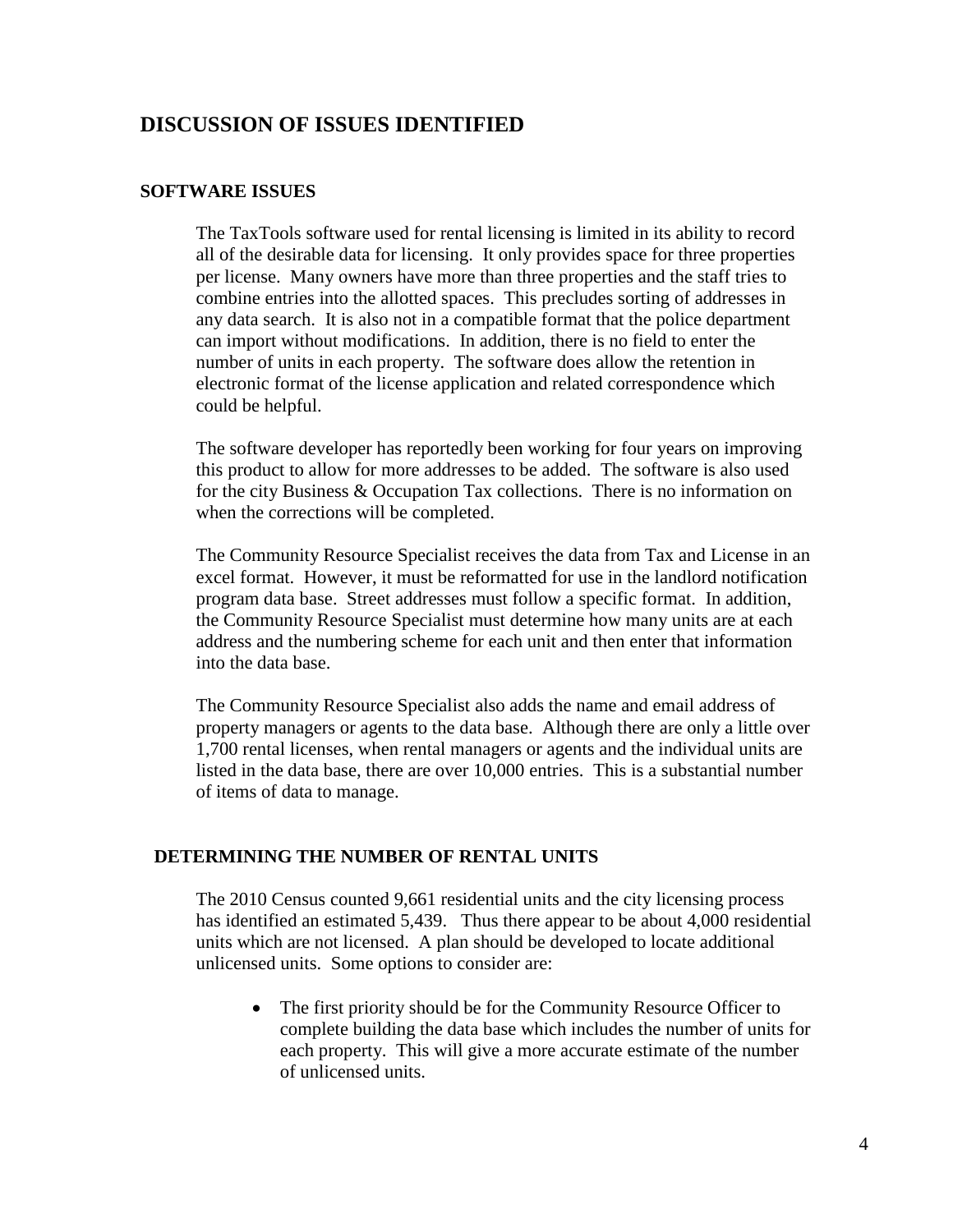- The use of utility billing accounts is a possible source of identifying property required to be licensed. (A test of 70 of 508 water meters in the multi-family class identified five accounts that may not be licensed.) This is a slow process but may be a source of additional properties.
- County real estate tax files could also be sorted by categories of different occupancies. This data can be sorted by 2, 3 or 4 living units, & etc. A comparison of some of these various categories of property to licensed properties may yield additional properties that should be licensed.
- Community Resources sends out an annual verification letter to owners to confirm their contact information and rental units. Tax and License sends out the annual license renewal forms. Results of these mailings could be shared with each other.

## **RECONCILE THE DATA BASES**

There were several differences noted in the two data base listings which if reconciled may change the number of units identified.

- Properties were noted as being listed in Community Resources that were listed as closed in TaxTools.
- Several properties were listed in Community Resources that were not listed in TaxTools.
- Some license numbers listed in Community Resources were incorrect.
- There is no routine established to share changes in licensing information.

The use of two separate data bases, one in Tax & License and one in BPD Community Services, is inefficient. Transmitting license data by excel and then having to reformat excel is inefficient. Additions, changes and corrections must be made in each data base by each office.

## **THE IMPLEMENTATION HAS NOT BEEN TIMELY**

The Community Resource Officer received a listing of new landlord licenses in July 2014. Eight months later he is still getting the data entered in the BPD data base. Consequently it does not appear the staffing level in Tax and License and Community Resources, along with their other duties, allows adequate time to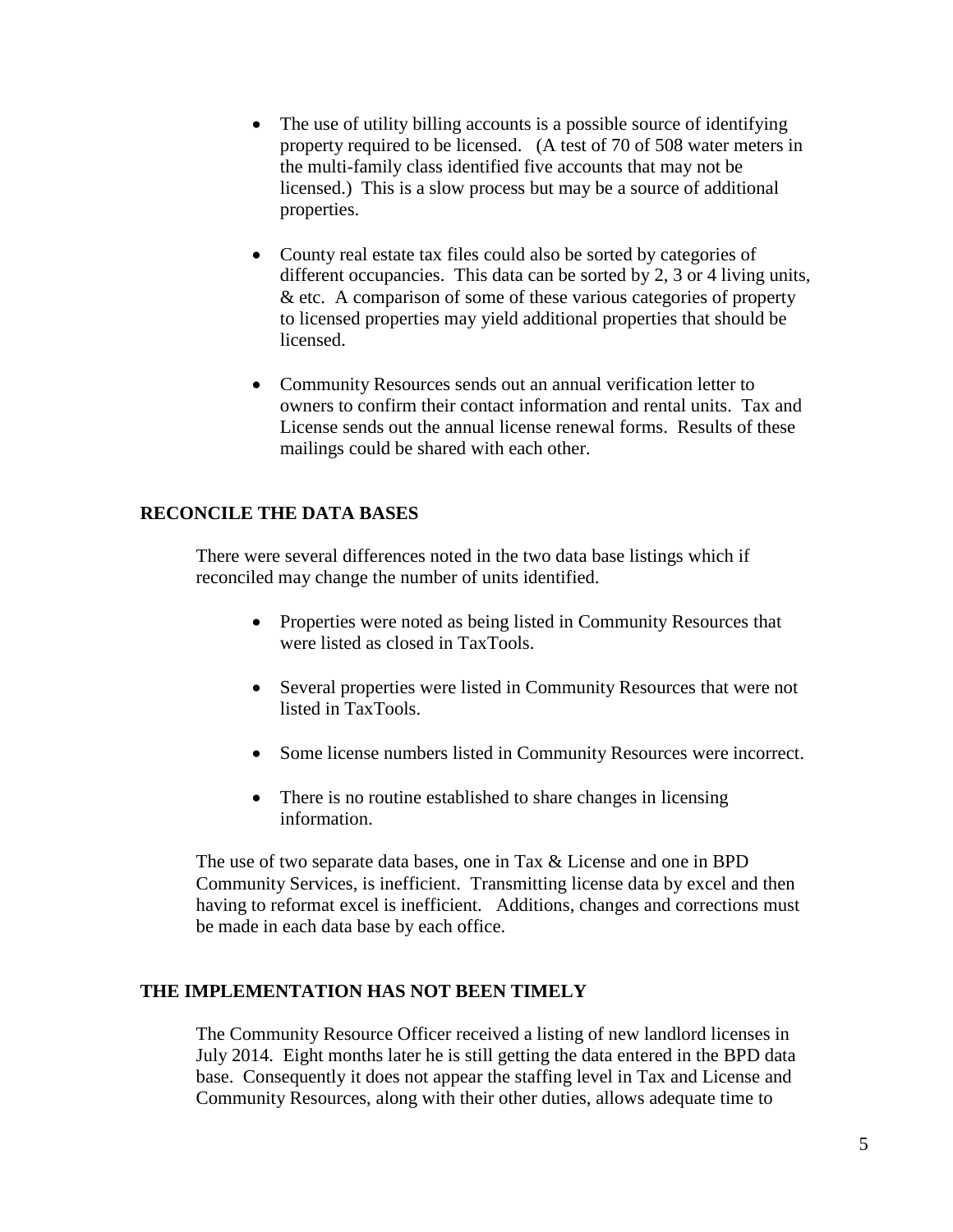search records for unlicensed rental units or update files. Data sources such as city utility bills and county property tax records could also be used if there were adequate staff time available.

Temporary help was used in 2014 to assist Tax and License with the implementation of the ordinance. The cost of this help was about \$5,500 and located over 500 additional owners generating \$37,500 additional revenue.

# **RECOMMENDATIONS**

- 1. There should be a search for unlicensed rental units by Tax and License. This will require temporary help or assistance from other staff in the department. Searching water utility accounts, county property records and landlords registered with the police department may provide unlicensed owners.
- 2. Properties and licenses could be entered much sooner with temporary help. The amount of time (eight months) that it is taking to add all of the new licenses issued in 2014 by Tax and License to the police data base is not reasonable. Property owners are not able to participate in the Landlord Notification Program until their data is entered.
- 3. Create efficient ways to share and manage data. There are a number of data related issues that should be discussed and resolved. One approach is to form a working group of the two departments to explore the issues such as creating one data base (such as on the R drive) or at least enable data sharing and or editing. Another joint issue is how to compare the two existing data bases in order to identify exceptions. Some mechanism to share data between the two departments may be helpful. The Community Resources Officer and Tax and License should share updated information with each other as it is received and from the annual verification or relicensing.
- 4. Identifying 400 additional owners licensed would generate \$30,000 additional revenue to support the goal of improved rental properties. There may well be more than 400 unlicensed owners. The exact number will not be known until the existing licenses are completely entered and the data verified.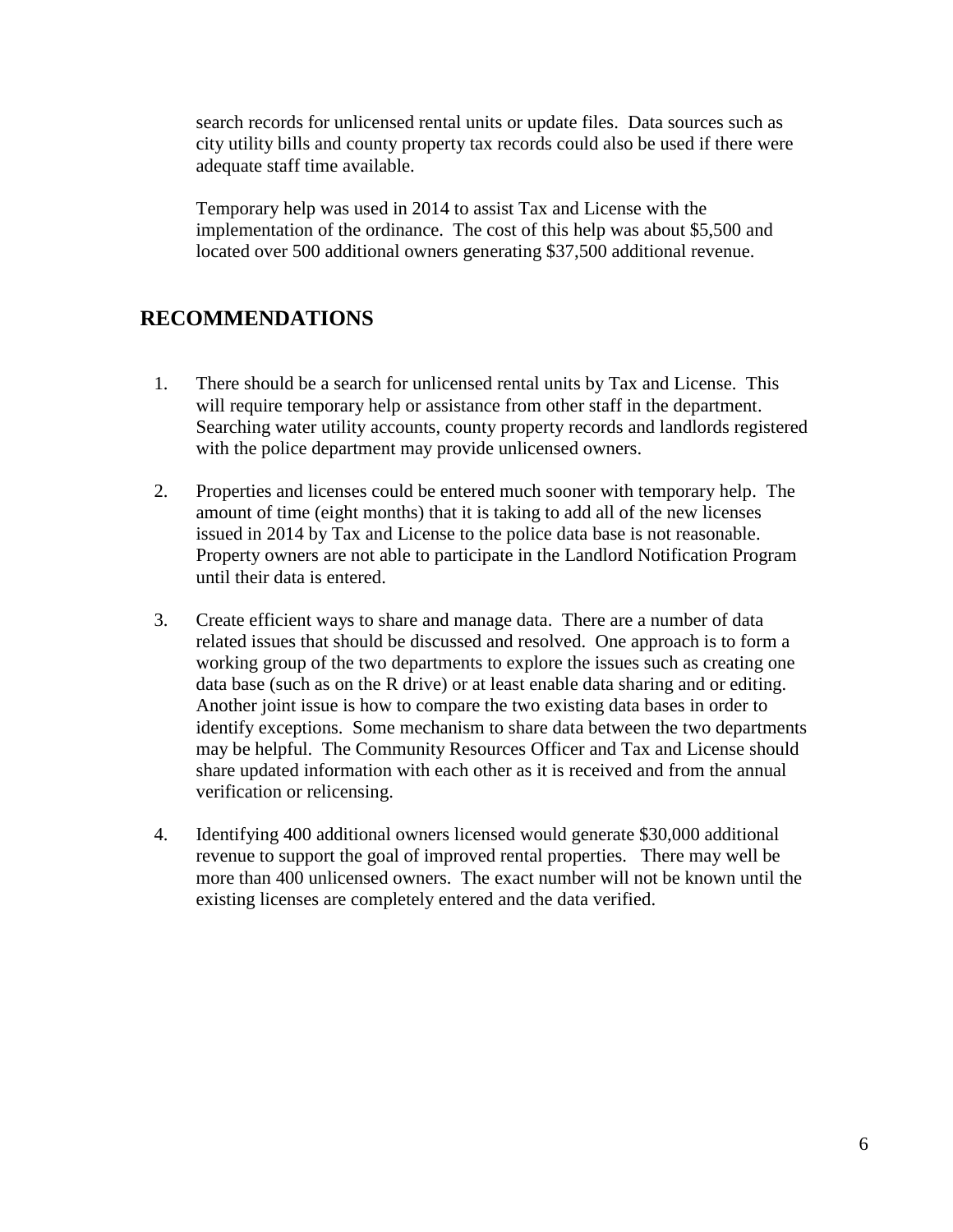

Mayor Patty Lent

June 24, 2015

mayor@ci.bremerton.wa.us Tel 360-473-5266 Fax 360-473-5883 345 6th Street, Suite 600 Bremerton, WA 98337-1873

|       | MEMO TO: Gary Nystul, City Auditor |                             |
|-------|------------------------------------|-----------------------------|
| FROM: | Mayor Patty Lent                   | $\mathcal{Q}^{\mathcal{J}}$ |

Landlord Licensing Review 2015 **SUBJECT:** 

This memo is in response to The City Auditor's draft Rental Licensing Review dated April 13, 2015. My staff and I generally agree with the issues stated but don't feel that the issues and recommendations presented necessarily address the stated objectives of the review.

## Objective: Were the changes in rental licensing implemented?

In June of 2013 the City Council adopted Ordinance 5221 that provides for the registration and inspection of rental dwelling units. In addition to the business license required since 1999, the ordinance requires that the owner register each rental unit owned and provide a declaration of compliance that each dwelling unit complies with RCW 59 18 060 of the Landlord Tenant Act and does not present conditions that endanger or impair the health or safety of the tenants.

Beginning with 2014 license renewals the additional items required by ordinance 5221 have been required. Tax and license staff spent a significant amount of time over the first half of the year preparing and processing the required forms as well as educating landlords on the required changes and following up on applications with incomplete information. The implementation of the ordinance identified changes/clarifications that were necessary to carry out the intent of the ordinance resulting in the passage of Ordinance 5269 in January of 2015.

## Objective: Is the intended effect of the licensing being accomplished?

As stated in the review the intent of the ordinance is to assist in the reduction of substandard rental housing that has a harmful effect on the value of nearby housing and creates an environment which increases demand upon City services.

Since the passage of this ordinance no owners have been cited for a violation nor required to present a certificate of inspection. Increase in notifications to landlords of nuisance activity at their properties has not significantly increased. Increases in notifications are related to increased activity as properties have been added to the notification database upon reports of activity at their properties. However, the collection of landlord information through the licensing program has increased the timeliness of notifications in the event of a call for service at their properties presumably reducing the response time in dealing with problem tenants.